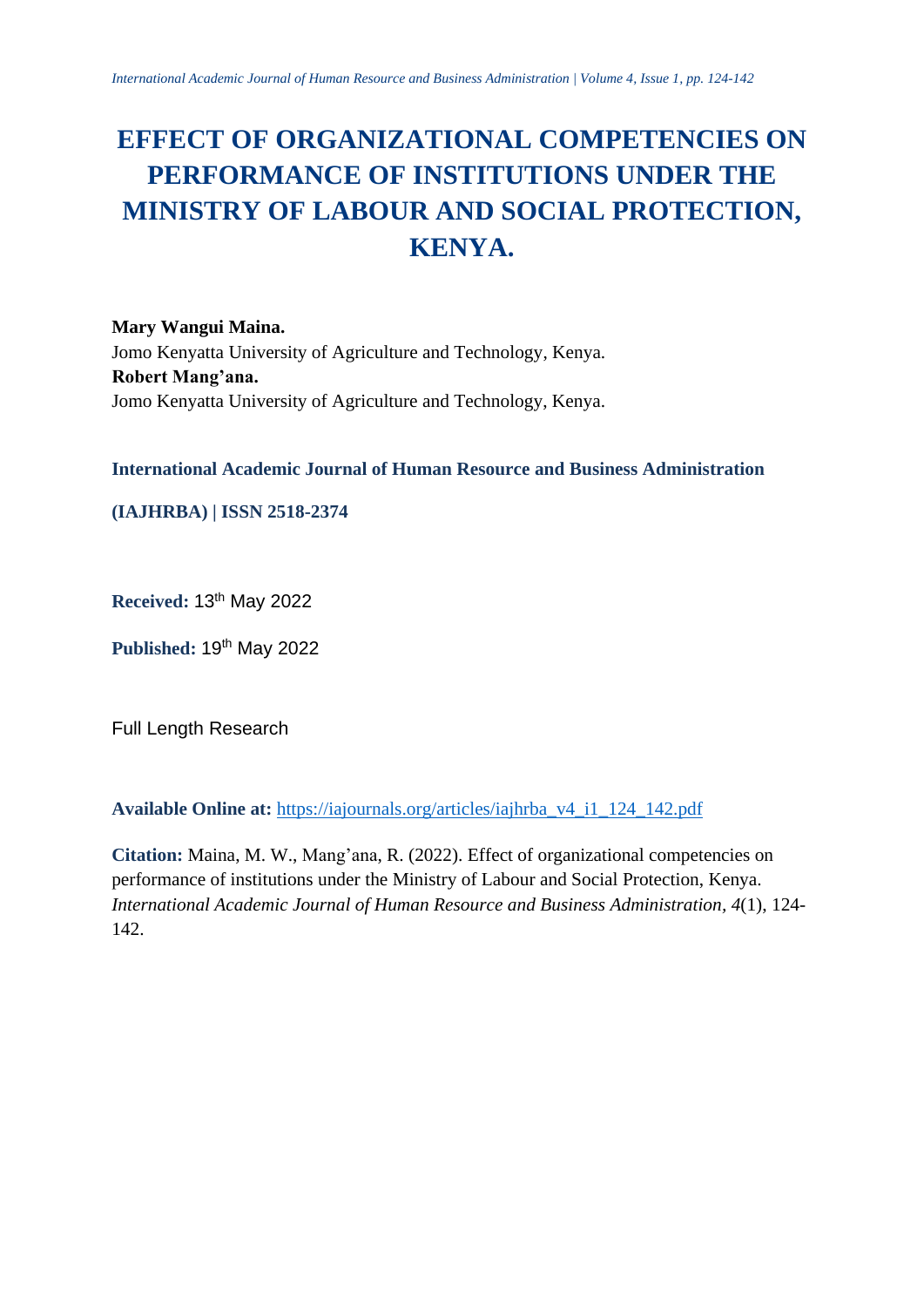## **ABSTRACT**

Implementing the strategy provides the overarching framework against which management may succeed during tough circumstances. In today's lively global economy, companies are tasked with the enormous duty of comprehending and executing strategy. For this investigation, the focus was be on Kenya's Labor and Social Protection Ministry's ability to execute its plan. The purpose of the research was to assess the impact of organizational skills on the performance of institutions under the Ministry of Labor and Social Protection. The resource-based view (RBV) and contingency theory were all used as the basis for this study's findings. It made use of a process known as descriptive research. 11 institutions in the Ministry of Labour and Social Protection in Nairobi were researched throughout the investigation. All 953 management (high, middle and lower) workers at the head offices of these organizations in Nairobi were surveyed as part of this research. Stratified sampling was followed by ordinary random sampling in this investigation. Based on the Fisher Formula, 274 people were selected for study. To gather primary information, a semi-structured questionnaire was used to gather data. A pilot research was conducted with 10% of the total number of people that took part in it. Cronbach's Alpha test was

used to examine the internal consistency of the methodology. The data was cleaned and analyzed using SPSS (Version 25) frequencies, means and standard deviations and multiple linear regression were done. Data was presented in form of tables. The study revealed that; a single increase in organizational competencies will lead to a significant increase in the performance of institutions under the Ministry of Labour and Social Protection. Performance can be significantly improved by effectively developing and utilizing organizational competencies; effectively articulating leaders' visions, and focusing on the institution's mission, goals, and objectives. The study recommended that; top managers of public institutions should identify feasible competencies in employees and line managers that can stir organizational performance. A comparative research of private and public enterprises is advised; a subsequent study may concentrate on the function of strategic leadership in implementing strategy in public organizations; and a third study can examine the impact of management innovations on public organization performance.

**Key Words:** Organizational skills; Performance, Resource-Based View (RBV), Contingency theory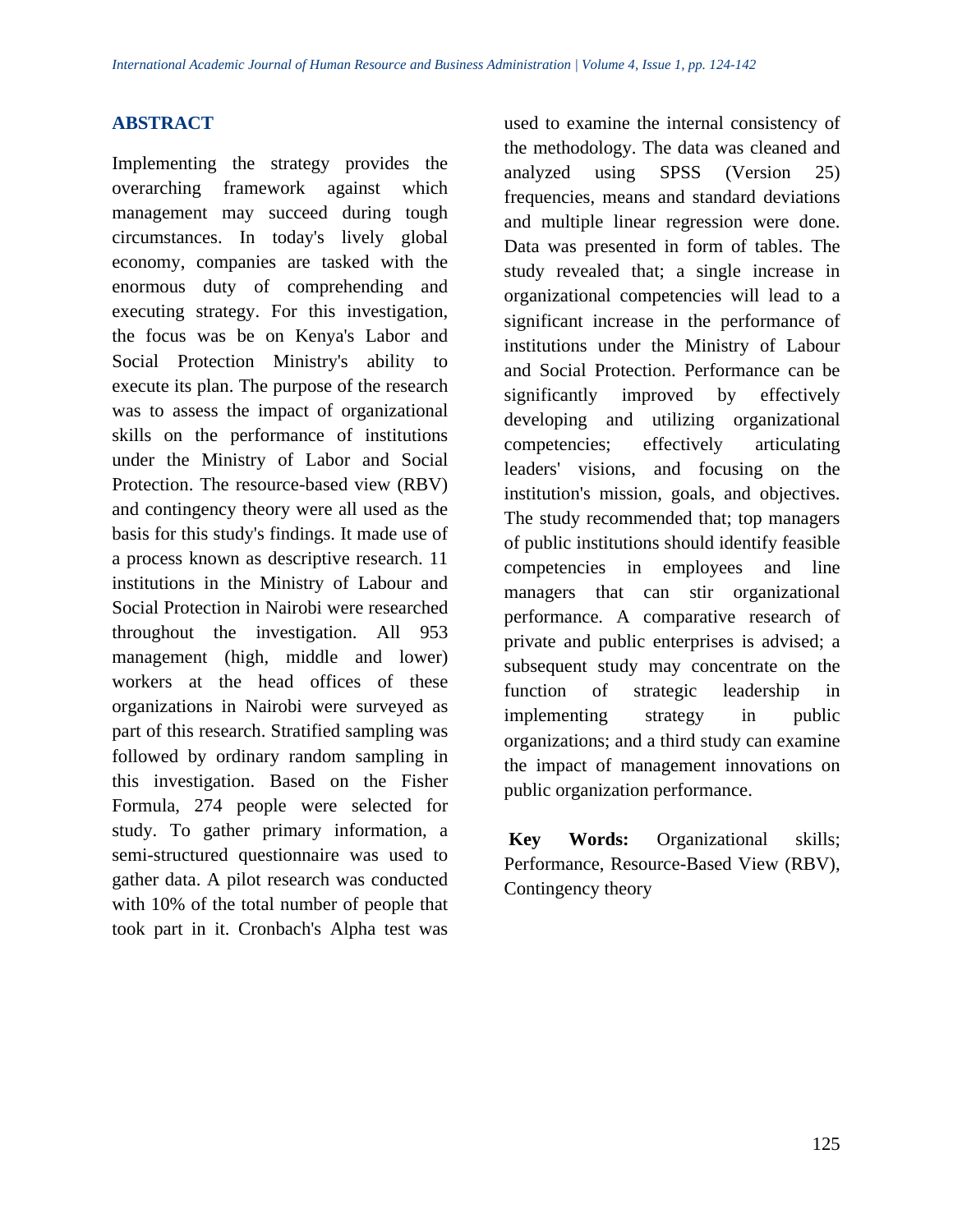## **INTRODUCTION**

#### **Background of Study**

(Ahmed & Othman, 2017) define performance as the way in which a firm accomplishes its market-based objectives and additionally its financial objectives. An organization's performance is defined as the accomplishment of the organization's long-term objectives as outlined in its strategic plans, according to (Ahmed, Khuwaja, Brohi, & Othman, 2018). It is the sum of a company's actual results and declared goals relative to its stated goals and objectives. Organizational performance. According to (Ali, 2017), organizational performance comprises of three distinct areas of company results: Financial performance, commodity market performance and shareholder return. Samad and Aziz (2016) view strategy implementation as the conversion of strategies into action.

According to (Ekom & Waribugo, 2016), strategyy implementation provides the overall plan against which management can excel in difficult times. Strategy implementation consolidates the hierarchical apparatuses that can be used to help people make fruitful individual advances bringing about the appropriation and acknowledgment of progress (Tawse & Tabesh, 2021). Setting goals and carrying them out via the creation of plans and budgets are all aspects of the strategy implementation process. (Cândido & Santos, 2019) reiterated that the implementation covers all the necessary areas, which include strategy implementation, organizational structure, strategic control systems, strategic leadership and sound governance.

#### **Strategic Implementation and Organizational Performance in the global Perspective**

In the vibrant global environment that organizations operate in today, organizations are faced with a huge responsibility of understanding and implementing strategy. In their research, (Günther, 2016) indicated that 72% of corporate leaders acknowledged the importance of strategy implementation in organizational performance. According to Raps and Kauffman (2016), the issue is shown by indecisive low-level performance that ranges from 10% to 30% of the envisioned methods. (Kartiningsih & Daryanto, 2020) claimed that between 50% and 80% of strategy implementation efforts fail. A study by (Reed, 2020)showed that 90 percent of formulated strategies of firms in the USA and Europe are not implemented on time and do not achieve the intended results.

In a study of 200 companies by (Almulla, Alshehhi, & Mansoor, 2019), 80 percent of directors said they had the right strategies but only 14 percent thought they were implementing them well, no doubt linked to the finding that despite 97 percent of directors having a 'strategic vision', only 33 reported achieving significant strategic success. By comparing US and Japanese semiconductor industries, (Zakrzewska-Bielawska, 2016) found that the frequent repositioning of American firms had a greater impact on other American companies and a lesser impact on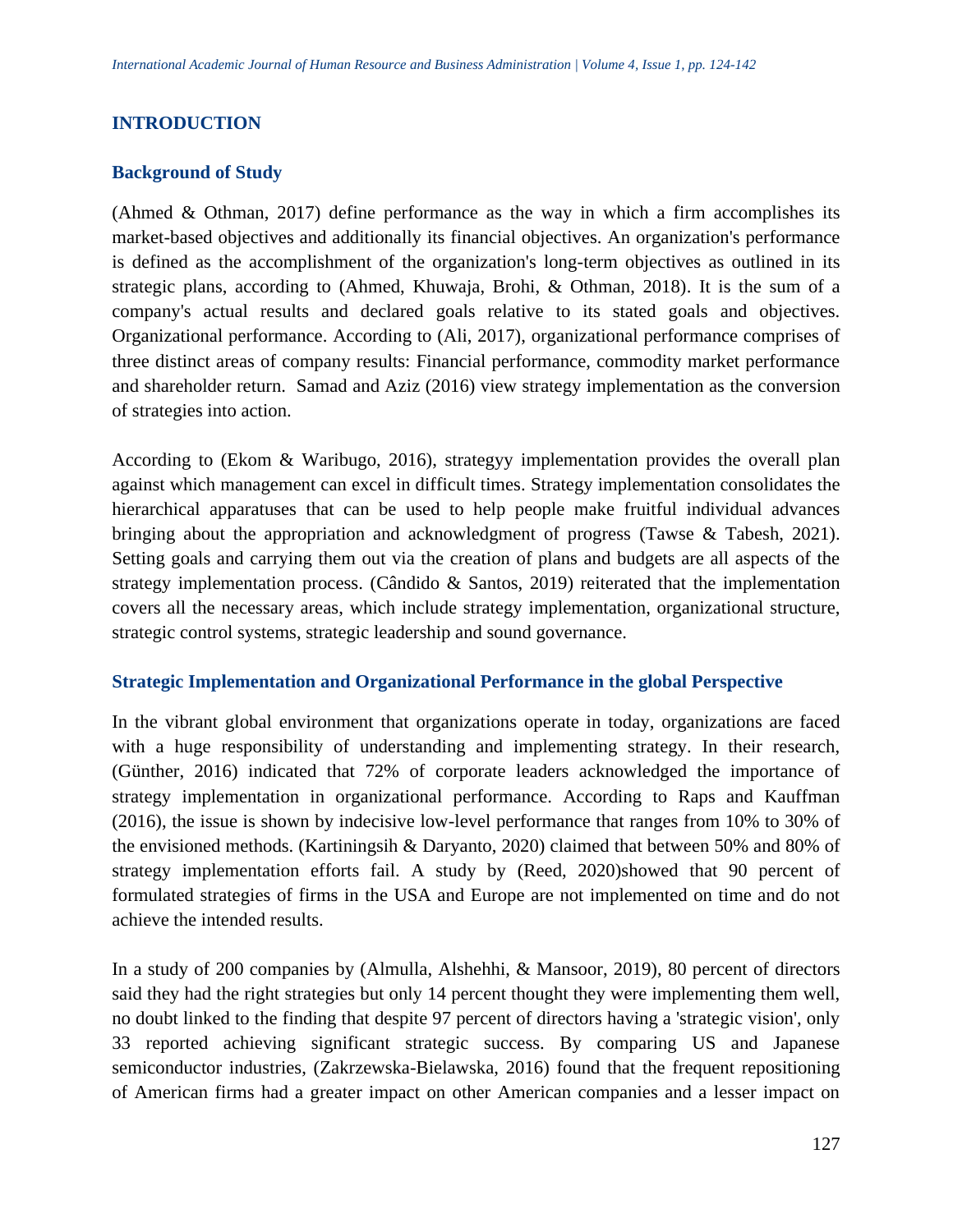Japanese firms that are busy implementing their long-term product line and market segment strategies.

(Bandile, 2019) showed that 90 percent of formulated strategies of firms in the USA and Europe are not implemented on time and do not achieve the intended results. Managers in Jordanian firms, according to a research by (Alawneh & Al-Zoubi, (2020)), depend heavily on planning and coordinating activities when executing strategies, but weak leadership is the main hindrance to successful strategy implementation and execution. According to (Hyu, Kim, & Park, 2020) in a research on the effects of organizational structure in the Korean public sector, many firms rely on planning and coordinating activities, but the major obstacle is insufficient leadership.

### **Strategic Implementation and Organizational Performance in the Regional Perspective**

(Jayawarna & Dissanayake, 2019) allude that 86% of the most successful companies in Africa see culture aligned to strategy as highly significant, as opposed to only 55% of less successful companies. According to a research on culture and strategy, the most important elements affecting an organization's ability to effectively implement its plan include things like the structure and culture of the company. (Shillingi, 2018) claimed that between 50% and 80% of strategy implementation efforts fail among the Tanzanian firms mainly due to complicated and time-consuming part of strategic management approaches. Aguoru, Umogbai and Ozowa (2018) asserted that the failure to effectively implement strategies lead to unanticipated loss in the organizations' performance in terms of service delivery and market share.

Research conducted in Nigeria by (Ekom & Waribugo, 2016) found that, despite having the best strategies in the African region, they were unable to deliver results because of negative leadership behavior, which demonstrated that strategy executives lacked accountability and did not have the same level of commitment as the rest of the organization to achieving the goals of the organization. (Etim, A., & A., 2018) found out that the organizational structure in place of most African organizations is mechanistic which relates to projects in a very weak matrix structure due to the nature of its operations, the strategy adopted, and the size of the company.

The Dawa City Government Communication Affairs Bureau's organizational structure has a significant influence on the successful execution of plans, according to (Gelan, 2020). Organization-wide strategic planning has been place, as shown by this confirmation. Organizational productivity can be increased by a well-thought-out and well-formulated strategy paired with an appropriate organizational structure. Second, organizational and behavioral resistance to strategic changes renders formulation ineffective. Waribugo and Akpan (2016) studied the impact of structure on strategy implementation among telecommunication firms in Nigeria and showed that centralization has insignificant positive correlation with budgetary program implementation and resource control implementation, specialization has positive and significant relationships with the dimensions of strategy implementation.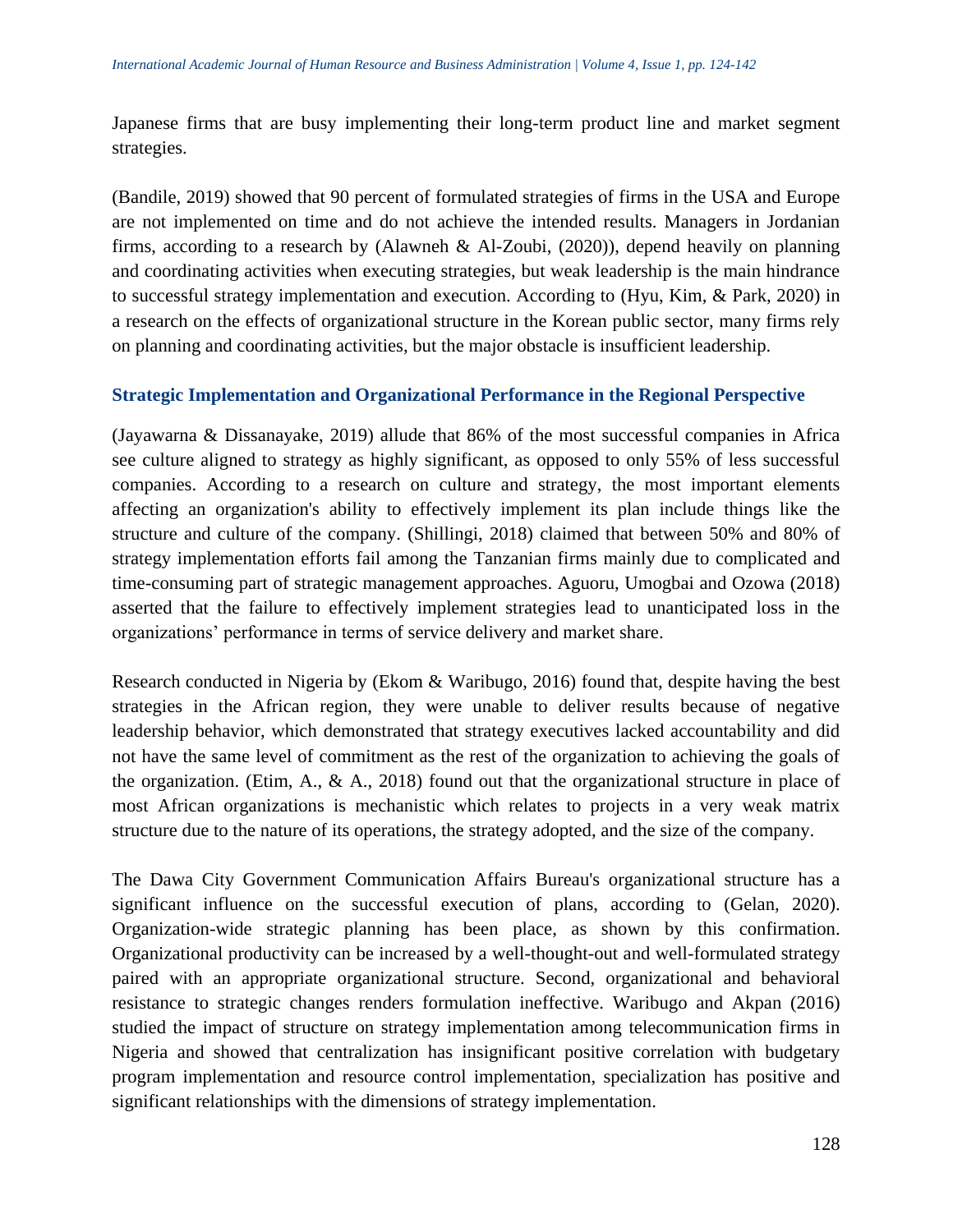## **Strategic Implementation and Organizational Performance in Kenyan Perspective**

According to KPMG (2016), 79 percent of the State-owned Corporations were facing poor performance as a result of plan implementation concerns. In the same view, Josephine and Kimencu (2020) revealed that strategy competency model provides an environment where core competencies, strategy and strategy implementation process, core capabilities can be linked effectively within the value chain to enhance corporate performance. Firms' performance has been affected by the synergy of core competences, core capabilities, strategy and execution in most significant manufacturing companies examined in Kenya's private sector, according to Mailu, Ntale and Ngui.

County governments in Kenya credit 44.3% of strategy implementation to organizational structure, according to Waiganjo, Odhiambo and Gitau (2017). For example, according to a study on Kenyan counties by (Kagumu, Odhiambo, & Waiganjo, 2017), the Kenyan police force's ability to carry out its mission is hindered by political interference, the evolution of international terrorists, a lack of human resources for modern security equipment, and a lack of funding. Kungu, Kahuthia and Kinyua (2020) focused on motor vehicle assembly firms in Nairobi and showed success in strategy implementation could only be achieved through planning can lead to strategy success.

Kago, Gichunge and Baimwera (2018) and Mathore (2016) accentuate that for strategy implementation to be effective as desired, it is essential to extensively train employees on strategic management and strategy implementation to equip them with the right skills and knowledge that will help them in their daily work activities that are aimed to implementing the strategy. Availability of adequate resources and optimal Organizational Competencies has also been established as a critical factor in overcoming strategy implementation challenges (Lemarleni, Ochieng, Gakobo, & Mwaura, 2017). In the Matatu Savings and Credit Cooperatives Man'gana (2020) highlighted that the strategy implementation process involves application of management process to obtain desired results by designing organization structure, allocation of resources, utilizing information for quality decision-making and effective management of human resources.

### **Ministry of Labour and Social Protection, Kenya**

Following the reform of the Government in May of 2016, the Ministry of Labor and Social Protection was formed. The Ministry of Labor and Social Security has two State Departments: Labor and Welfare. Since the United States gained its independence in 1963, the two Departments of State have had numerous configurations. Pre-reorganization, they were governed by the Ministry of East African Community, Labour and Social Services. The Ministry has one Autonomous Government Agency (AGA), the National Social Security Fund (NSSF) and five Semi-Autonomous Government Agencies (SAGAs) namely: National Industrial Training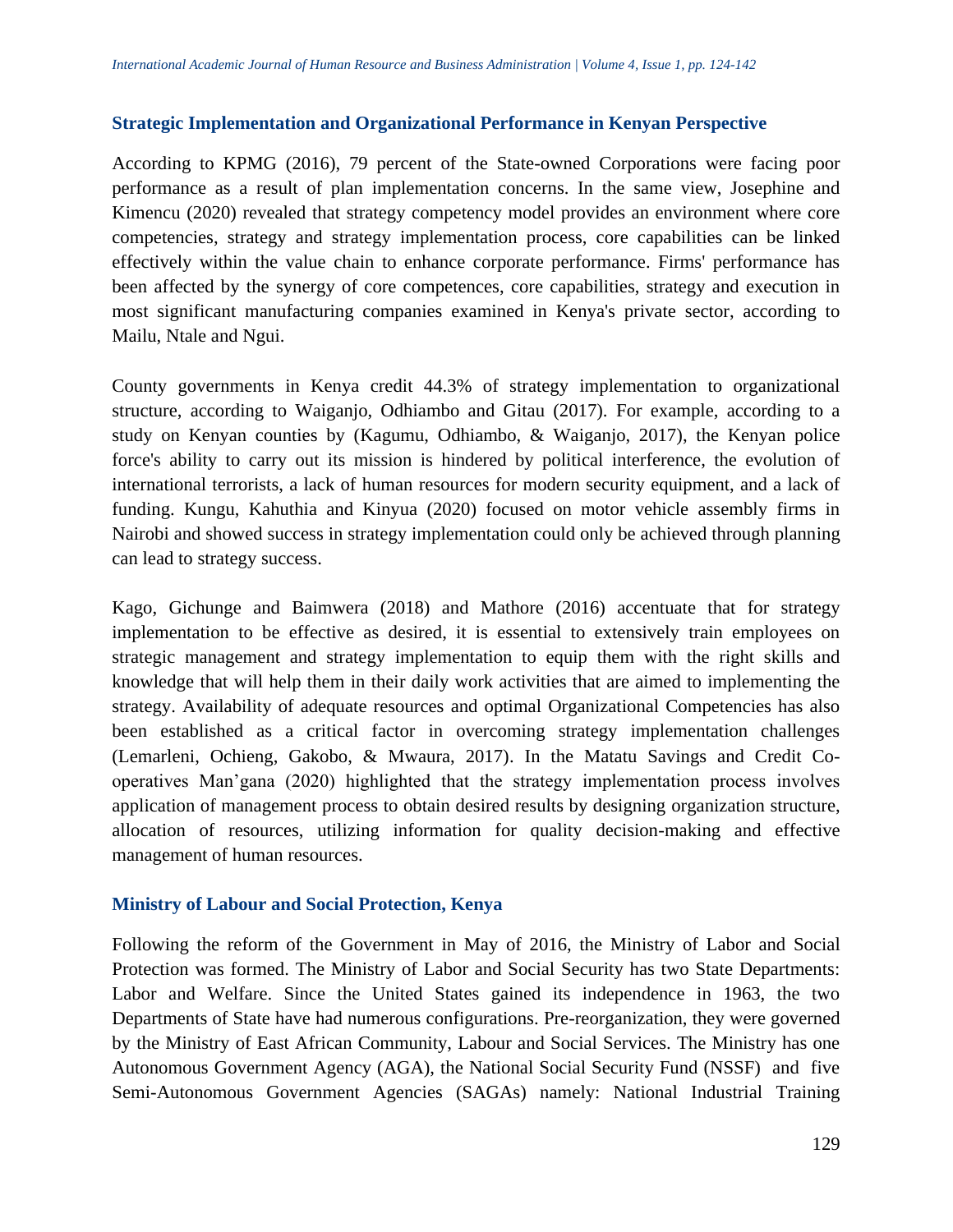Authority (NITA); National Employment Authority (NEA); National Council for Persons With Disabilities (NCPWD; National Council for Children Services (NCCS); and Child Welfare Society of Kenya (CWSK).

The gazetted entities under the Ministry are: National Labour Board; National Council for Occupational Safety and Health (NACOSH); Steering Committee on Child Adoption in Kenya; National Assistance Trust Fund for Victims of Trafficking in Persons; Advisory Committee for Counter Trafficking in Persons; and the Street Families Trust Fund (SFTF). The Labour and Social Protection sectors are increasingly becoming critical in the development process especially as the world in general and Kenya in particular grapple with the challenges of unemployment, vulnerability, poverty and inequalities. Labour ministries the world over are looked upon to provide innovative solutions to unemployment and address emerging issues facing workers, employers and governments. At the same time, while the economic development process brings with it the benefits of prosperity for many, these have not been shared equitably within populations.

Since the Ministry is in charge of social protection it is therefore expected to come up with programmes that enable communities to mobilize and play their part in development, and ensure that vulnerable members of society are protected from abuse, neglect, exploitation and extreme poverty. As labour social security institutions, they are expected to safeguard the workers and society against destitution whenever they lose their regular sources of income even before retirement age. The Labour and Employment sector in Kenya is facing a number of major challenges which need to be addressed. These include: high levels of unemployment, especially amongst the youth; increased industrial strikes in the public sector, particularly in the essential services; weakening capacity of institutions of social dialogue and inspectorates; uncoordinated foreign employment; skills mismatch; and low productivity and competitiveness.

In the Social Protection sector, the country faces the challenges of: weak community organization and participation; abuse and violation of the rights of children, older persons and Persons With Disabilities (PWDs); and increasing demand for social assistance by poor and vulnerable persons and households. Health and education services have been negatively impacted by labor unrest in the public sector and especially this Ministry. Due to the Ministry's weak capacity for social dialogue, the situation has deteriorated further. The institutions under this Ministry are not well suited to resolve rising disputes and there has been an increase in employment and labour related cases reported at the Employment and Labour Relations Court (ELRC) which is further affected by delays in settlement of such cases. For the Ministry of Labour and Social Protection, Kenya, this research aims to determine the impact of strategy implementation on the performance of institutions.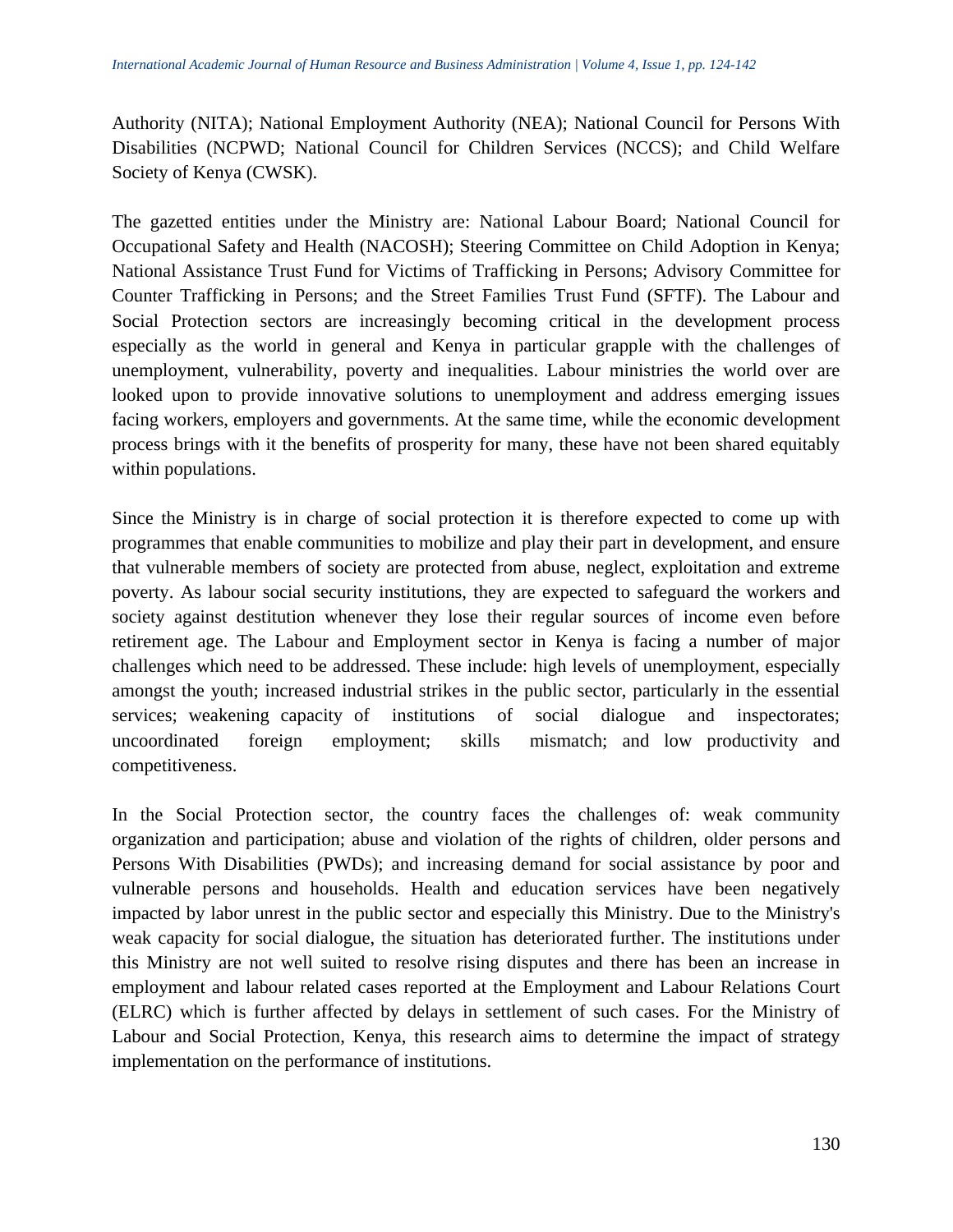#### **Statement of the Problem**

The ever-changing operating environment and dwindling performance have forced organizations to craft strategies to help them remain successful. Kagumu (2016) allude that the main problem of managers and executives in today's dynamic environment is the implementation of strategies since organizations spend a lot of money, personnel and other resources in creating their strategic plans. (Mohamed & Muathe, 2020) reported strategy implementation failure rates of 60% attributable to incompatible organizational aspects. (Reed, 2020) revealed that leaders need both the ability to craft the right strategy and skills to implement it. The findings of Sabara, Soemarno, Leksono, and Tamsil (2018) reveal that organizational structure and trust dimensions are linked.

Stakeholder engagement resulted in inadequate strategy implementation, according to a study by (Shillingi, 2018) of the strategic effect of organizational resources on the implementation of strategic plans within Tanzania's executive agencies. Kenyan manufacturing enterprises' strategic plans are affected by factors such as organizational structure, culture, employee participation, and strategic leadership (Ali, 2017). They found that the performance of these companies was positively influenced by leadership styles, organizational structure, human resources, as well as technology, as (Gitau, Abayo, & Kibuine, 2020) found in their study of selected supermarkets in Nairobi.

In 2019/2020, the Ministry missed the targets of conducting a review of the labour laws, digitalization of the Collective Bargaining Agreements (CBAs) registry, recruitment of technical staff to address the ageing and retired staff (due to freeze in employment in the civil service) and carrying out a baseline survey to determine the level of awareness on productivity related issues. This is further reflected in weak capacity of the Labour Inspectorate where the Labour Inspectorate staff to employment ratio worsened from 1:141,524 in 2012 to 1:183,867 in 2016 and slightly improved to 1:112,623 in 2017, against the international benchmark of 1:40,000 employees mainly due to retirements and attrition. Several studies examined variables of this study partially or in isolation with uncertainties of operationalization and contextualization of constructs of the theories varying across contexts. Public sector organizations have been the subject of conflicting conclusions about the impact of plan execution. The goal of this research is to find out how the Kenyan Ministry of Labour and Social Protection's performance changes when a plan is implemented.

### **Objective**

The main objective of this study was to determine the effect of organizational competencies on performance of institutions under the Ministry of Labour and Social Protection, Kenya.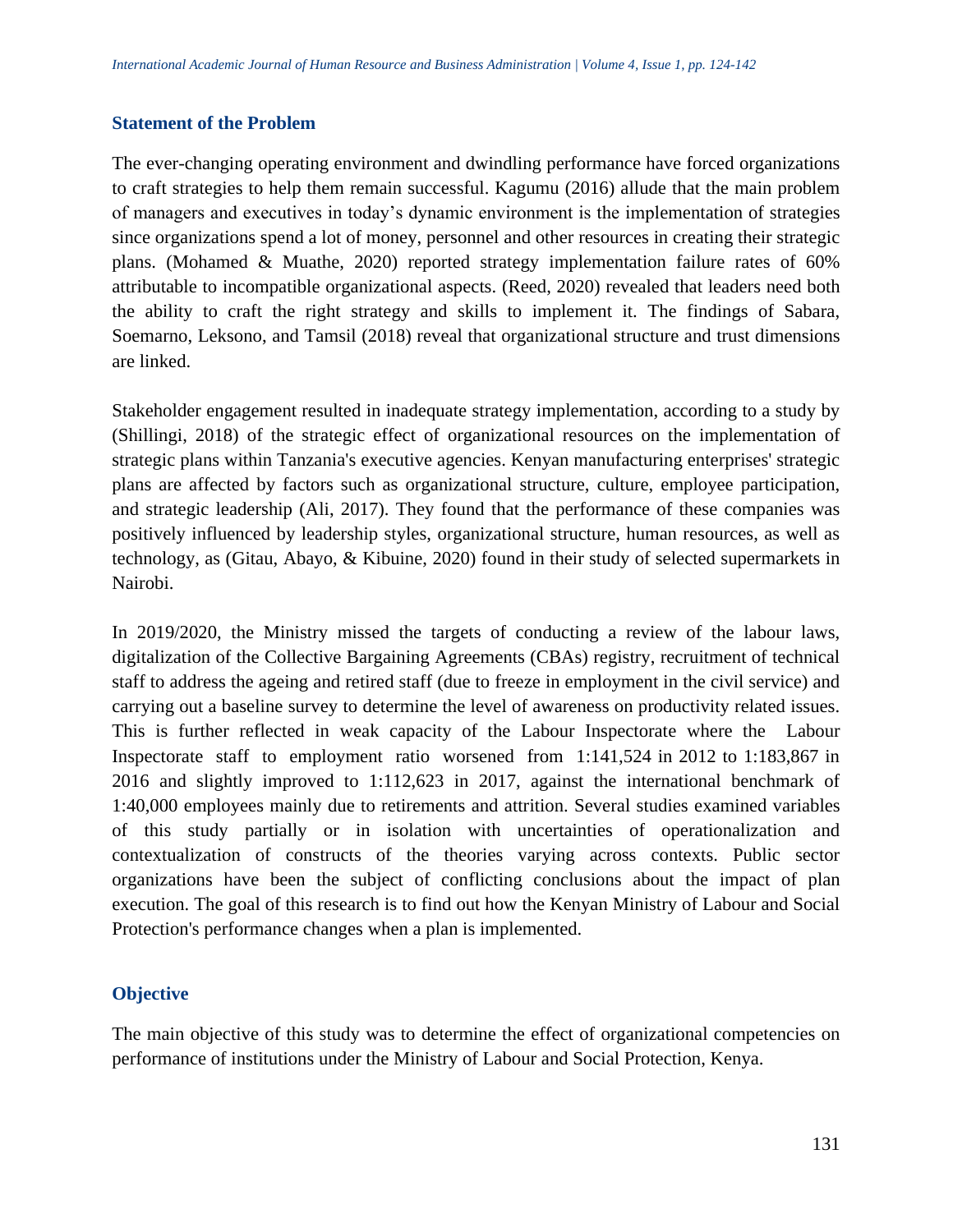## **THEORETICAL REVIEW OF LITERATURE**

#### **Resource Based View Theory**

According to (Wernerfelt, 1984), a company's approach is a characteristic of its total perceived assets, which is why the RBV hypothesis was developed. Organizational resources and capabilities have a significant influence on competitive advantage, which in turn has a significant impact on total organization success. According to Priem and Butler (2001), an organization's performance will suffer if its resources and capabilities are not conditioned into sustainable activities and business processes. One of the strategy implementation methods covered in this framework is capacity and resource management.

Capacity and resource management, according to (Barney, 2001), is defined as management capacity and resources of service that are structured effectively and managed efficiently at the optimum level of effectiveness and productivity. Since the implementation of service strategy in Kenya's County governments is framed by RBV theory, it should have a favorable effect on the organization's productivity when assets are put up to support RBV implementation techniques. Using the study's dependent variable, which is how well people do in their jobs, we may develop the following hypothesis. Theoretically, in order to properly implement supply chain management principles, firms must guarantee that they have sufficient resources.

Peteraf (1993) argues that organizations should invest in strategic change management practices for them to have their resource capabilities set at par. The organizations must also seek to attain the market leadership position in the industry by growing their strengths, reducing their weaknesses, identifying and exploiting their opportunities and overcoming their threats. This is important since every organization aspires to achieve market leadership position to not only emerge more profitable but also remain relevant in the fast-changing environment (Wernerfelt, 2011). Competencies have a tendency to advance firm and individual participation and adaptableness to strategic management processes. Accordingly, this theory is essential in determining the influence of organizational competencies on performance of institutions under the Ministry of Labour and Social Protection, Kenya.

### **Contingency Theory**

In 1964, the Austrian psychologist Fred Edward Fiedler published "A Contingency Model of Leadership Effectiveness," which introduced the concept of contingency theory. This is a behavioural theory that contends that there is no single effective way to manage and design organizations as the best method of management depends on internal and external factors that affect each specific organization (Gallardo, 2015). The idea of contingency highlights the relevance of internal communication methods in the context of the organization. One of the foundational assumptions of the contingency theory is that no one form of organizational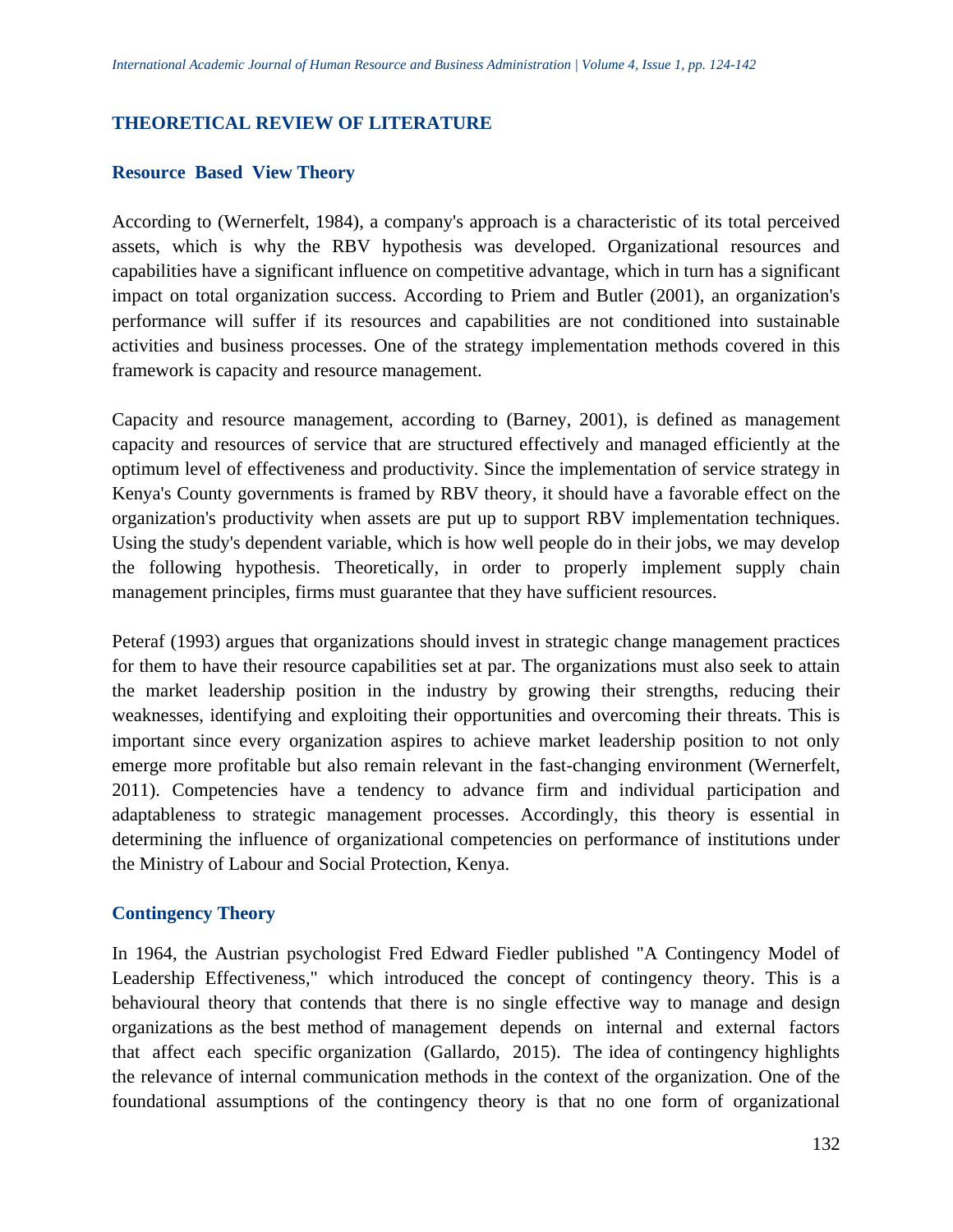communication is equally appropriate to all organizations. With respect to both their internal and external surroundings, modern companies encounter a variety of variables that result in varying degrees of uncertainty.

Optimal design for all firms is not possible, according to Gallardo (2015). A company's communication strategy may not operate as effectively in another. Contingency theory emphasizes that organizations are open systems, requiring managers to make decisions based on situations and the development of skills that are helpful for the organization's future evolution, as articulated by Hellriegel et al., in the framework of the theory (2008). Different conditions may need various problem-solving techniques, according to Miller and Greenwood (2010).

Effective communication between the top level managers and lower level employees promote implementation of reforms in any organization. Contingency theory, although having several strengths, generally falls short in trying to explain why leaders with certain strategic leadership are effective in some situations but not others. Contingency theory also fails to adequately explain what should be done about a leader/situation mismatch in the workplace (Northouse, 2007). Bastian and Andreas (2012) assert that it does not follow the concept of 'universality of principles' which often apply to specific management situations. According to Essays, UK (2018) there is no definite solution to a problem, managers think of alternatives to arrive at the right choice. This is costly in terms of time and money. It also does not provide theoretical foundation upon which management principles will be based.

From Furu's (2012) perspective, it is not possible for managers to determine all the factors relevant to the decision- making situation. Because of constraints of time, money and ability, managers can neither collect complete information about the environment nor analyse it completely. Besides, it is not possible to establish perfect relationship amongst these factors. Application of this theory may, therefore, be a complicated task as decisions are based on limited information. Interaction in the planning process for reforms is essential as well as it gives an opportunity to minimize change resistance in the system. For systemic and individual acceptance of reforms, employees are the key determinants of any successful change (Burnes & Cooke, 2013).

In the world of competition like in many sectors entities have to embrace organizational competence in order to enhance their strategy implementation. The theory is useful in this research because it assumes that public institutions would execute strategies if they can successfully accept or embark on proper strategy implementation, such as employee empowerment, strategic leadership, and organizational communication. This theory is specifically employed in the present research to determine the impact of strategic communication on the performance of institutions under the Ministry of Labour and Social Protection, Kenya.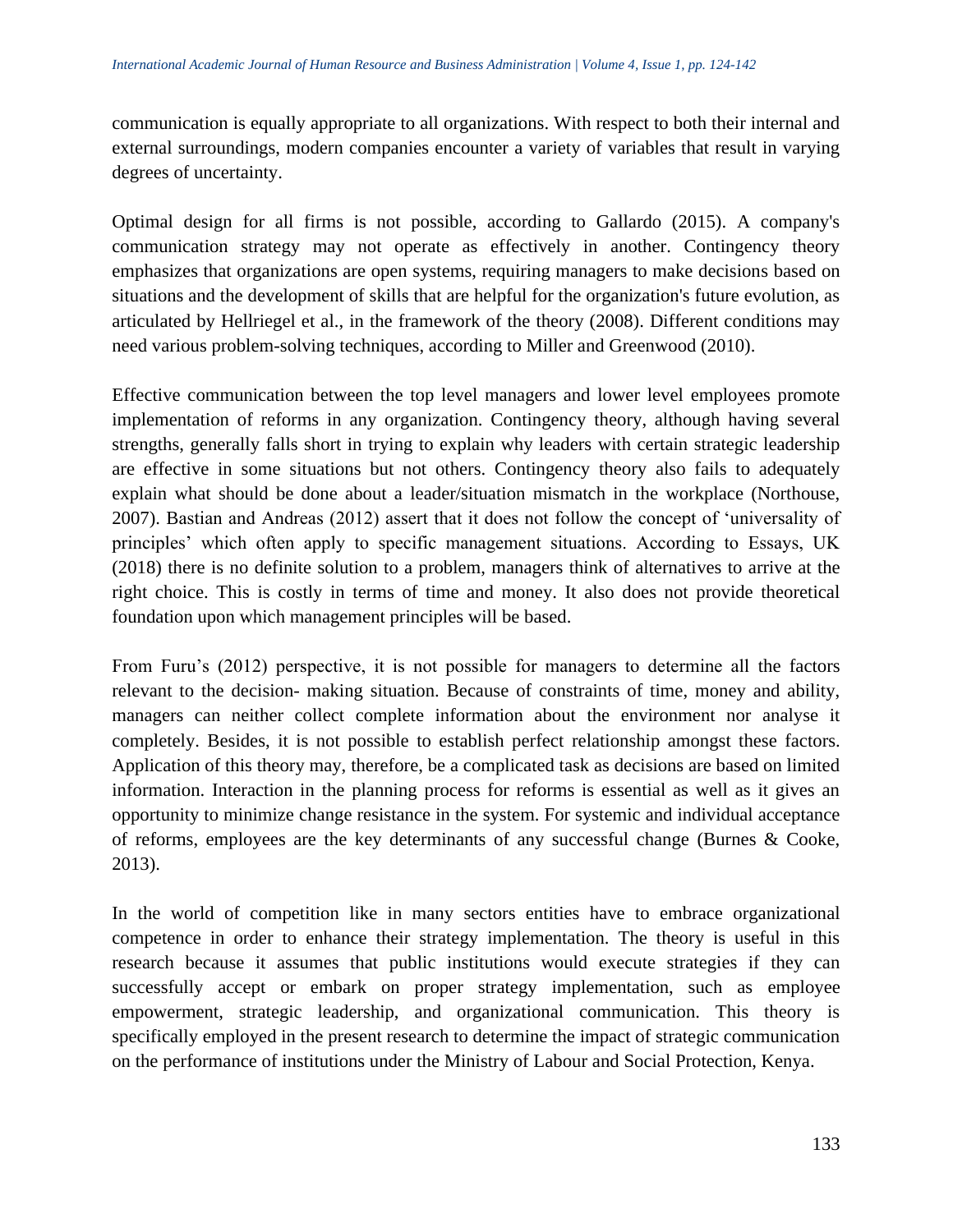### **Organizational Competencies and Organizational Performance**

Organizational resources are critical in an organization's success as they enhance employee skills, reduce job stress, and contribute to their personal growth and development. According to (Sitzmann & Bell, 2017) resources are seen as assets that are applied with the objective pf performance and productivity management. They also discovered that Organizational Competencies aims at making sure that there is efficient and effective assignment of available resources for the achievement of objectives and goals of the organization. Taylor (2017) provides yet another definition of competencies as a means of being able to perform a work role to a defined standard with reference to real working environments. Leadership, being about getting things done the right way, can be used to motivate employees. In order to achieve these goals, the leader must strive to gain the employees" trust and make them followers. To gain their trust and properly accomplish their tasks for the organization, the employees must be motivated. Competence regarding the authority of each individual to perform a task or making decisions appropriate to their role in the organization that are relevant to the expertise, knowledge, and capabilities (Thierauf, 2018). Individual workers' competence should be able to assist the execution of the organization's plan and any management changes. In other words, the competence of the individual can support team-based work systems (Rivai, 2018).

Competencies of human resources constructed of the substance of the knowledge, skill, experience, work attitude and skill. High competent used to increase organizational commitment and individual performance (Thierauf, 2018). Organizational commitment and employee performance are positively influenced by competence, according to the data (Sujana, 2018). Rajablu, Marthandan, Fadzilah and Yusoff (2015) consider the liabilities of planned change include a high probability of relapse, uneven diffusion among units, large short-term losses that are difficult to recover, less suitability for opportunity-driven than for threat-driven alterations, unanticipated consequences due to limited foresight, temptations toward hypocrisy, adoption of best practices that work best elsewhere because of a different context, ignorance among top management regarding key contingencies and capabilities of the front line, and lags in implementation that make the change outdated before it is even finished.

Plantilla (2017) did a study on graduates" performance in the workplace; Employers" perspective. Results showed that employers were pleased and satisfied with how graduates performed in the areas of comprehension and job knowledge, comprehension of general and specialized skills, and the personal traits they presented in the workplace. As a result, the performance of recent graduates varied widely depending on their positions and duration. Sukrapi, Muljono, and Purnaningsih (2014) performed a research on elementary school teachers' work satisfaction and professional competence. A substantial positive association between the professional competence of teachers and their performance was found, as well as a significant positive relationship between the professional competence of instructors and their work motivation.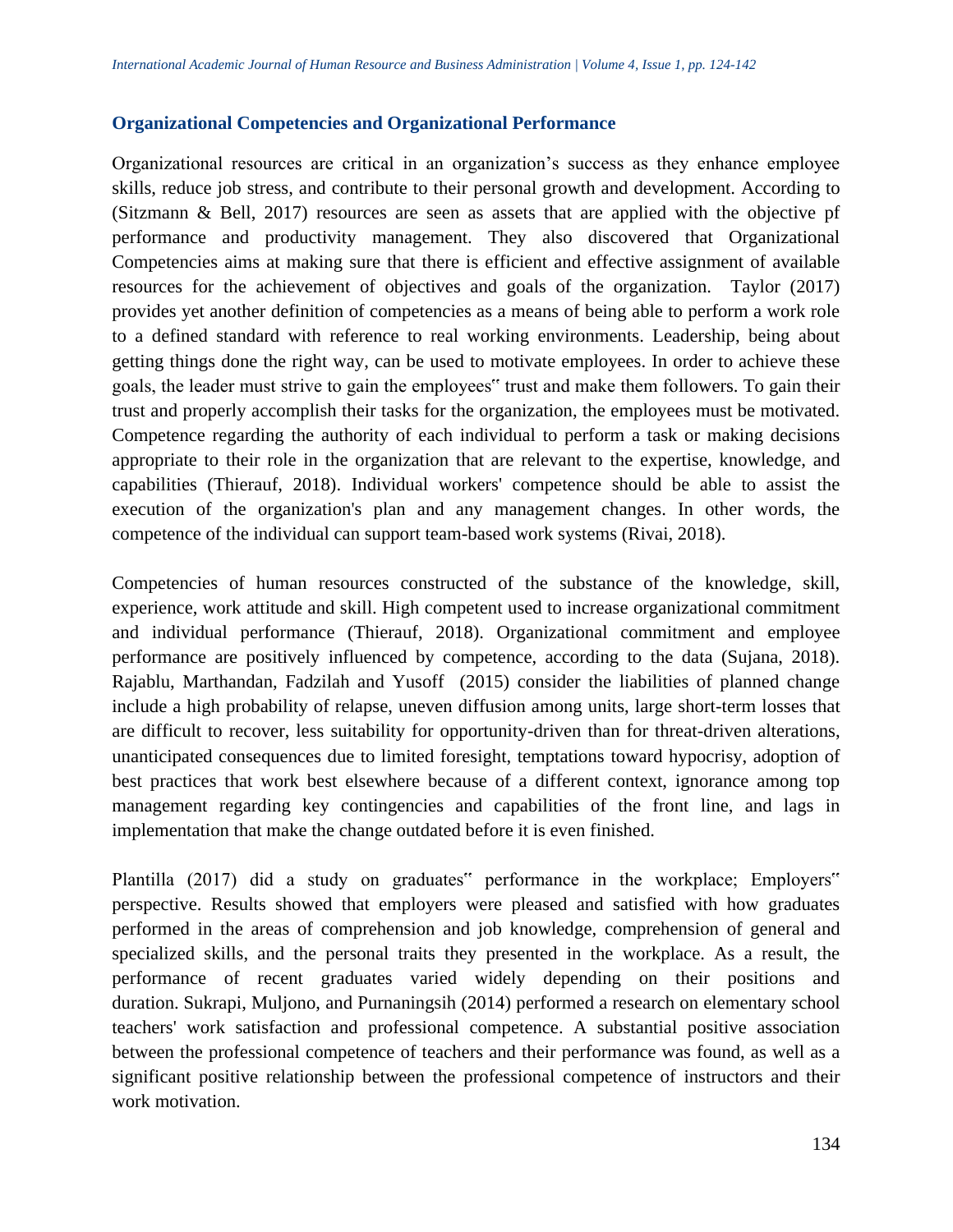Misra and Srivastava (2018) performed a study on team-building, work satisfaction, and personal performance competencies: the mediating influence of transformational leadership and technology. The findings demonstrated a correlation between the outcome factors and teambuilding abilities. Staff morale and productivity are directly related to the effectiveness of a company's work groups. Researcher Seemiller (2018) did a research on the value of developing leadership abilities in the workplace. A standard language that is simple to understand and use throughout a whole business is an advantage for everyone. This was validated by his investigation.

The research of leadership skills, corporate culture, and employee motivation by Rofiaty (2017) also found a correlation between these elements. However, it has been shown that leadership skills and organizational culture have a significant influence on employee motivation, and this has a significant impact on the level of productivity of employees.

According to a research by Mwithi (2016), leadership abilities have an impact on state enterprises in Kenya. According to findings by Mwithi (2016), the financial performance of state enterprises in Kenya was positively and significantly linked to all leadership characteristics. However, there was a variance in the degree of the effect for the individual leadership abilities that were examined. According to research by Demircioglu (2018) on examining the effects of social media use on job satisfaction in the Australian public service, it was observed from the results of the structural equation models (SEM) that using social media for work purposes is positively correlated to autonomy and competence. However, social media bears no statistical affect to relatedness.

Civil employees' performance may be affected by their competence, communication, and dedication, according to a research by Friolina et al (2017), which looked into this issue. According to the findings, government officials at DET Bondowoso operate better when they are competent. The conclusion drawn from this was that if government workers are given positions that fit their abilities, they would perform better. Chang (2017) investigated the impact of elementary school directors' self-efficacy on their ability to communicate effectively. He observed that modern schools require educators to participate in continuous growth professionally to keep up with various social changes, and this has put them under immense pressure. Yu and Ko (2017) conducted a survey on communication competency as a mediator in the self-leadership to job performance relationship. The study findings identified communication competence and self-leadership as positively correlated with nursing performance. The foregoing studies have revealed the significance of Organizational Competencies on organization performance. However, the studies left major contextual gaps that the current study seeks to fill.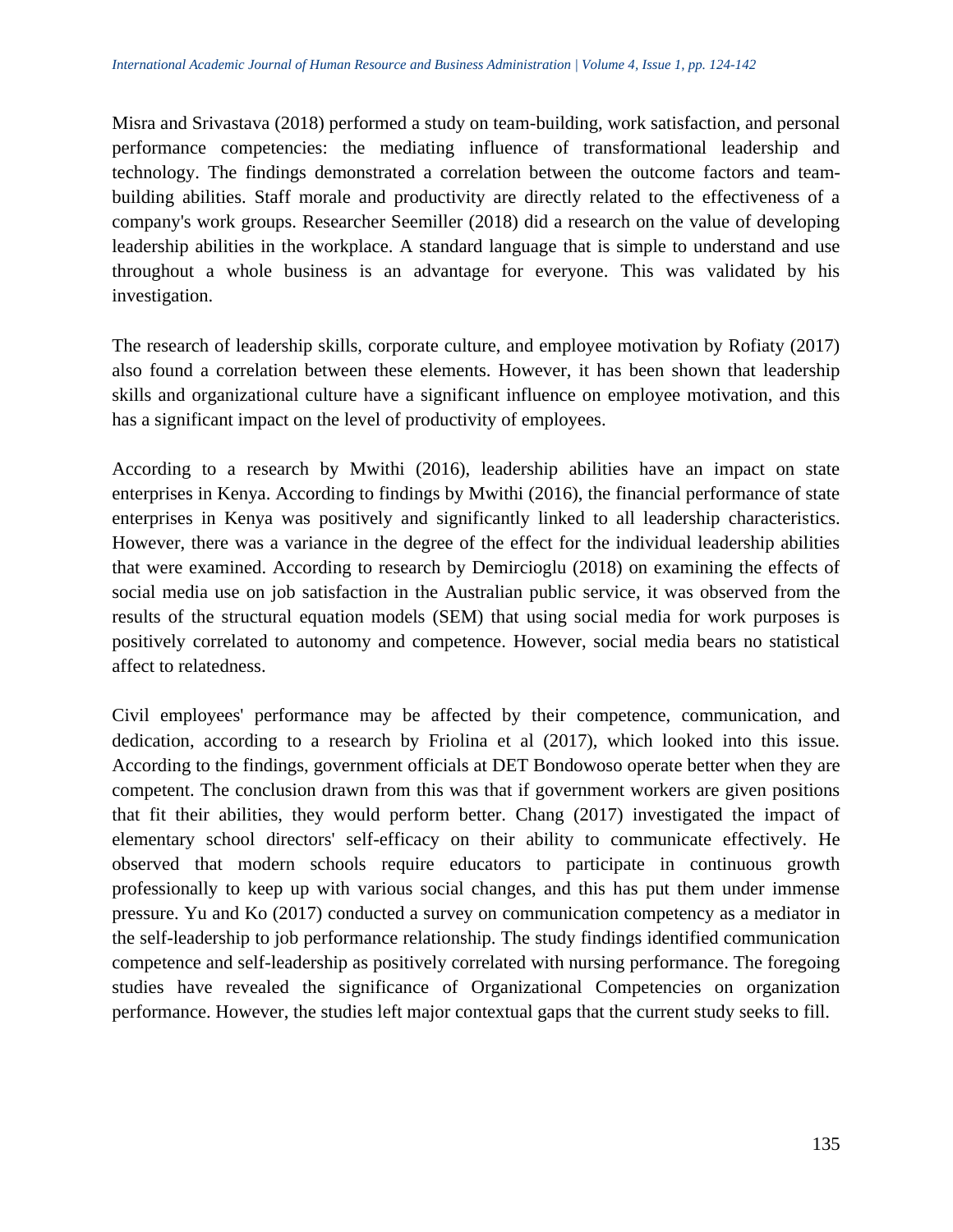### **RESEARCH METHODOLOGY**

A descriptive research approach was adopted in this study. The study population was the Kenyan Ministry of Labour and Social Protection's 11 institutional management teams. These institutions have three levels of management: top management, middle management, and lower management. The study's target population was divided into functional groups for the purpose of this research. These institutions' head offices in Nairobi employ 953 management workers, according to the Kenyan Ministry of Labour and Social Protection (2020). A sample size of 274 was used based on Fisher Formula. Primary data was collected using semi-structured questionnaires.

A pilot study was conducted using 28 respondents drawn from other state corporations about 10% of the sample.

## **RESEARCH FINDINGS AND DISCUSSIONS**

#### **Response rate**

A response rate of 74.2% was obtained from a total of 274 questionnaires sent to institutions under the Ministry of Labour and Social Protection, Kenya for data collection, and 201 questionnaires were returned fully filled, indicating that the research findings can be generalized to a larger population with a high degree of certainty. The good response rate was achieved by the researcher patiently waiting for the respondents to fill questionnaires, effective use of research assistants and emailing of questionnaires where possible online filling was necessary.

### **Descriptive statistics**

The summarized responses measured by Likert scale of measurement are shown by means and standard deviations in table 4.1. The grand mean of organization competencies is 3.60 rounded off to 4 which is 'great extent' on the likert scale of measurement used in this study. This implies that effective implementation of organizational competencies such as technical knowledge, skills, roles and task involvement, job training and career development opportunities to employees as perceived by sampled respondents improves to a great extent, organization performance in the institutions under the Ministry of Labour and Social Protection,

An organization's use of organizational competencies to improve performance is backed by Inloox (2018) who said that a list of anticipated behaviors, skills, and attitudes leads to effective performance in an organization that values these competencies.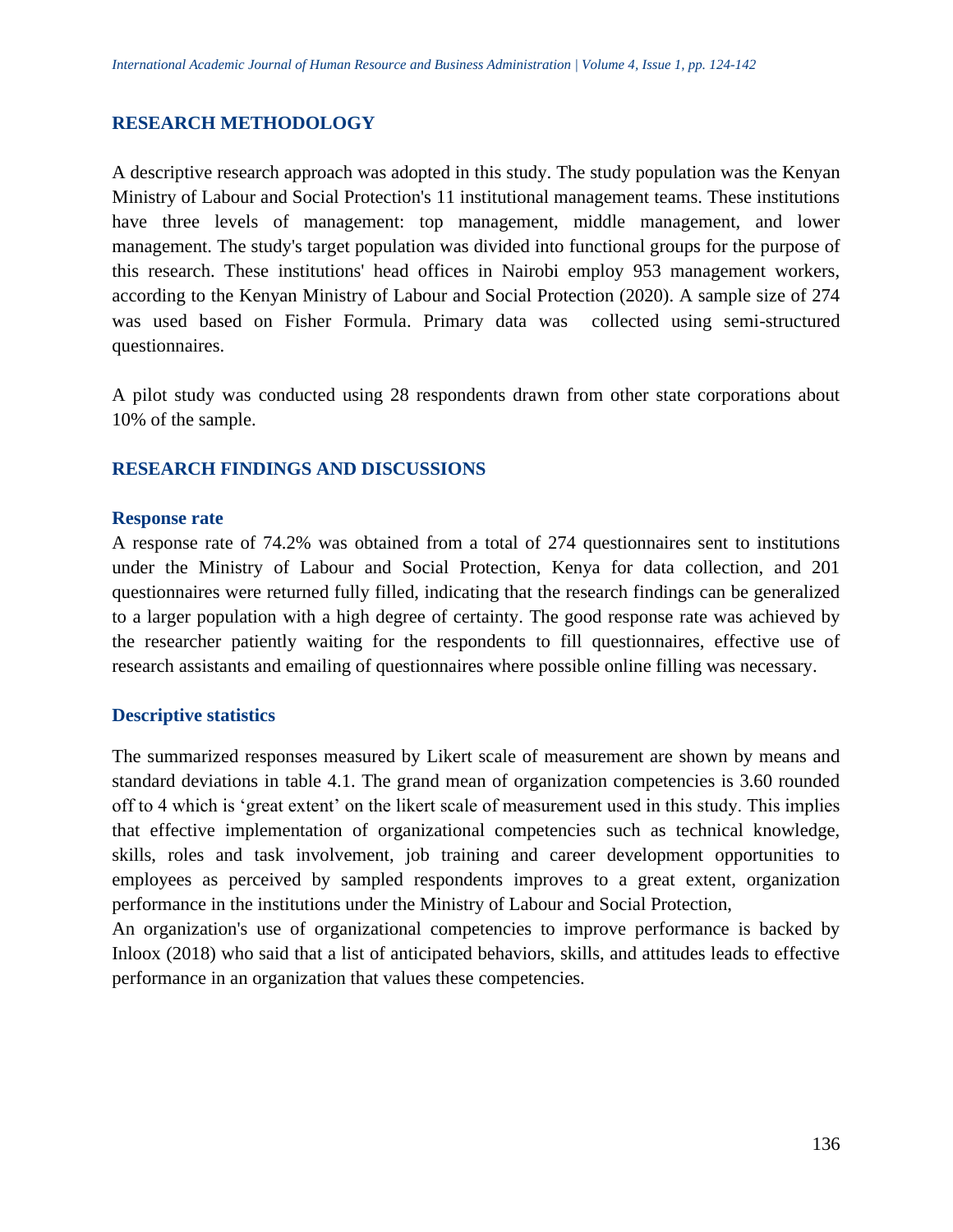| <b>Table 4.2 Descriptive statistics: Organizational competencies</b>                                      |      |                |  |  |  |  |  |
|-----------------------------------------------------------------------------------------------------------|------|----------------|--|--|--|--|--|
| <b>Statement</b>                                                                                          | mean | <b>Std.dev</b> |  |  |  |  |  |
| Organizational Competencies enables achievement of 3.55<br>organizational goals and objectives            |      | 0.978          |  |  |  |  |  |
| Organizational competencies facilitates to<br>strategy<br>implementation and performance                  | 3.64 | 0.812          |  |  |  |  |  |
| Competencies required in implementing technological 3.77<br>systems affect performance the institution    |      | 0.809          |  |  |  |  |  |
| Sufficient human resources contribute to smooth running 3.47<br>of the organization                       |      | 0.871          |  |  |  |  |  |
| Commitment of organizational resources is critical in the 3.57<br>increment of the organizational results |      | 0.854          |  |  |  |  |  |
| Valid listwise 201                                                                                        |      |                |  |  |  |  |  |
| Grand mean $= 3.60$                                                                                       |      |                |  |  |  |  |  |

## **Inferential statistics**

A multiple regression of organizational competencies and other variables on performance was done. The other variables in the model were: strategic direction, strategic communication and organizational structure. The multiple regression analysis showed that the study model explained for 79.9% of the variation in the performance of institutions under the Ministry of Labour and Social Protection in Kenya), while other variables account for 20.1%; as a result, it is a good research model. ANOVA results in shows that the F-statistical value is significant  $(F=194.782, significant at p<.01), confirming the fitness of the model.$ 

### **Multiple regression analysis**

**Table 4.2**

### **Model Summary**

|           |                   |                        |                      | Std. Error         | <b>Change Statistics</b> |             |     |     |                  |  |
|-----------|-------------------|------------------------|----------------------|--------------------|--------------------------|-------------|-----|-----|------------------|--|
| Mo<br>del | R                 | $\mathbb{R}$<br>Square | Adjusted<br>R Square | of the<br>Estimate | R Square<br>Change       | F<br>Change | df1 | df2 | Sig. F<br>Change |  |
| - 1       | .894 <sup>a</sup> | .799                   | .795                 | .45418             | .799                     | 194.782     | 4   | 196 | .000             |  |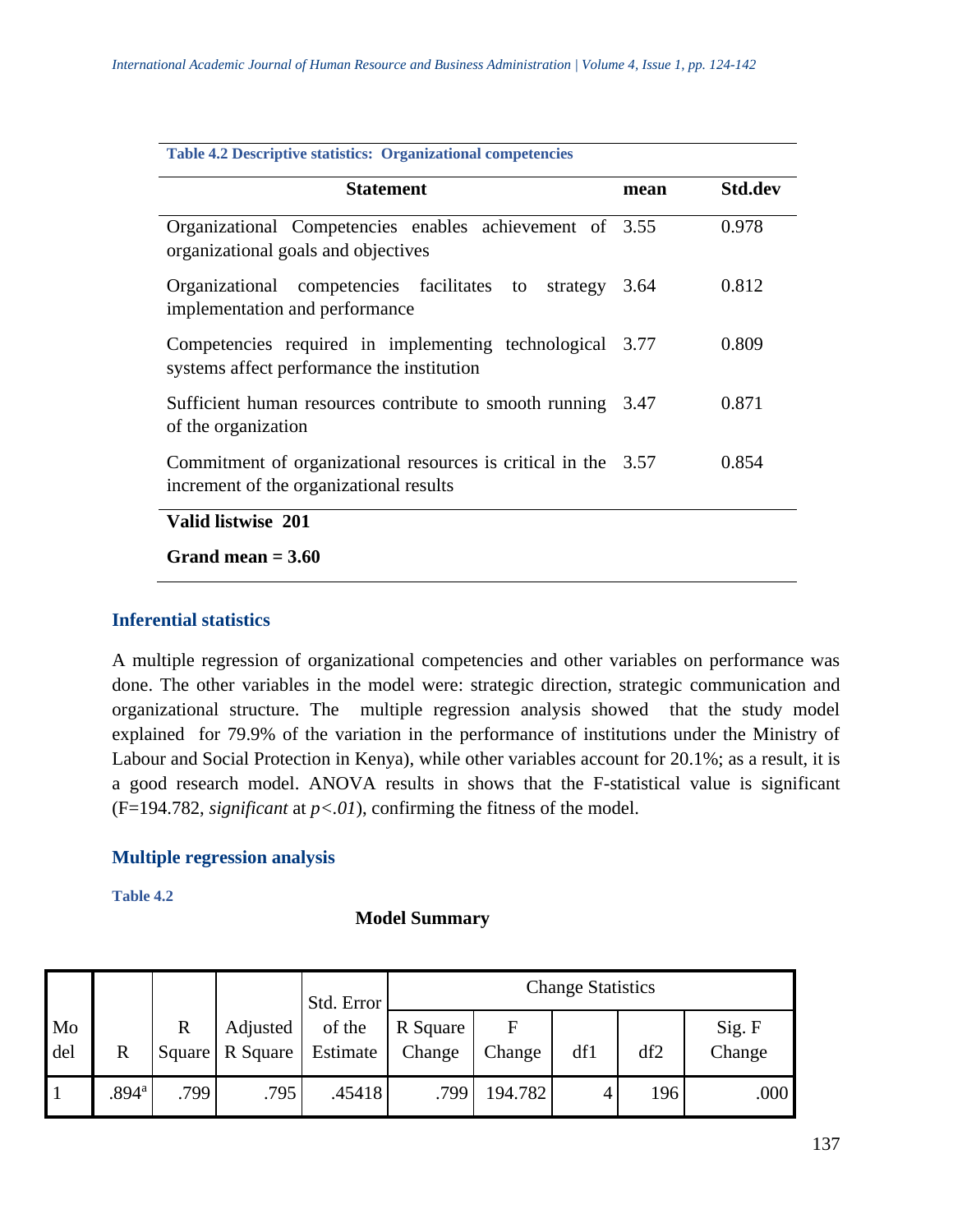| Model |            | Sum of<br>Squares | Df  | Mean Square | F       | Sig.              |
|-------|------------|-------------------|-----|-------------|---------|-------------------|
|       | Regression | 160.721           | 4   | 40.180      | 194.782 | .000 <sup>b</sup> |
|       | Residual   | 40.432            | 196 | .206        |         |                   |
|       | Total      | 201.153           | 200 |             |         |                   |

**ANOVA<sup>a</sup>**

a. Dependent Variable: Organizational Performance

b. Predictors: (Constant), Organizational Structures, Organizational Competencies, Strategic Direction, Strategic Communication

Further, from the values of unstandardized regression (β) coefficients with standard errors in parenthesis in table 4.3, all the independent variables; organizational competencies;  $\beta = 0.202$ (0.045) at  $p < 0.05$ ; strategic direction;  $\beta = 0.197$  (0.055) at  $p < 0.05$ ; strategic communication;  $\beta =$ 0.204 (0.053) at  $p < 0.05$ , organizational structures;  $\beta = 0.107$  (0.036) at  $p < 0.05$ ; were significant predictors of performance of institutions under the Ministry of Labour and Social Protection, Kenya (dependent variable).

|       |                                  | Unstandardized<br>Coefficients |            | Standardized<br>Coefficients |       |      |
|-------|----------------------------------|--------------------------------|------------|------------------------------|-------|------|
| Model |                                  | B                              | Std. Error | <b>B</b> eta                 | t     | Sig. |
| 1     | (Constant)                       | .249                           | .043       |                              | 5.756 | .000 |
|       | Organizational<br>Competencies   | .202                           | .045       | .155                         | 4.516 | .000 |
|       | <b>Strategic Direction</b>       | .197                           | .055       | .148                         | 3.005 | .003 |
|       | <b>Strategic Communication</b>   | .204                           | .053       | .154                         | 3.818 | .000 |
|       | <b>Organizational Structures</b> | .107                           | .036       | .114                         | 2.159 | .032 |

#### **Table 4.3 Coefficients**

a. Dependent Variable: Organizational Performance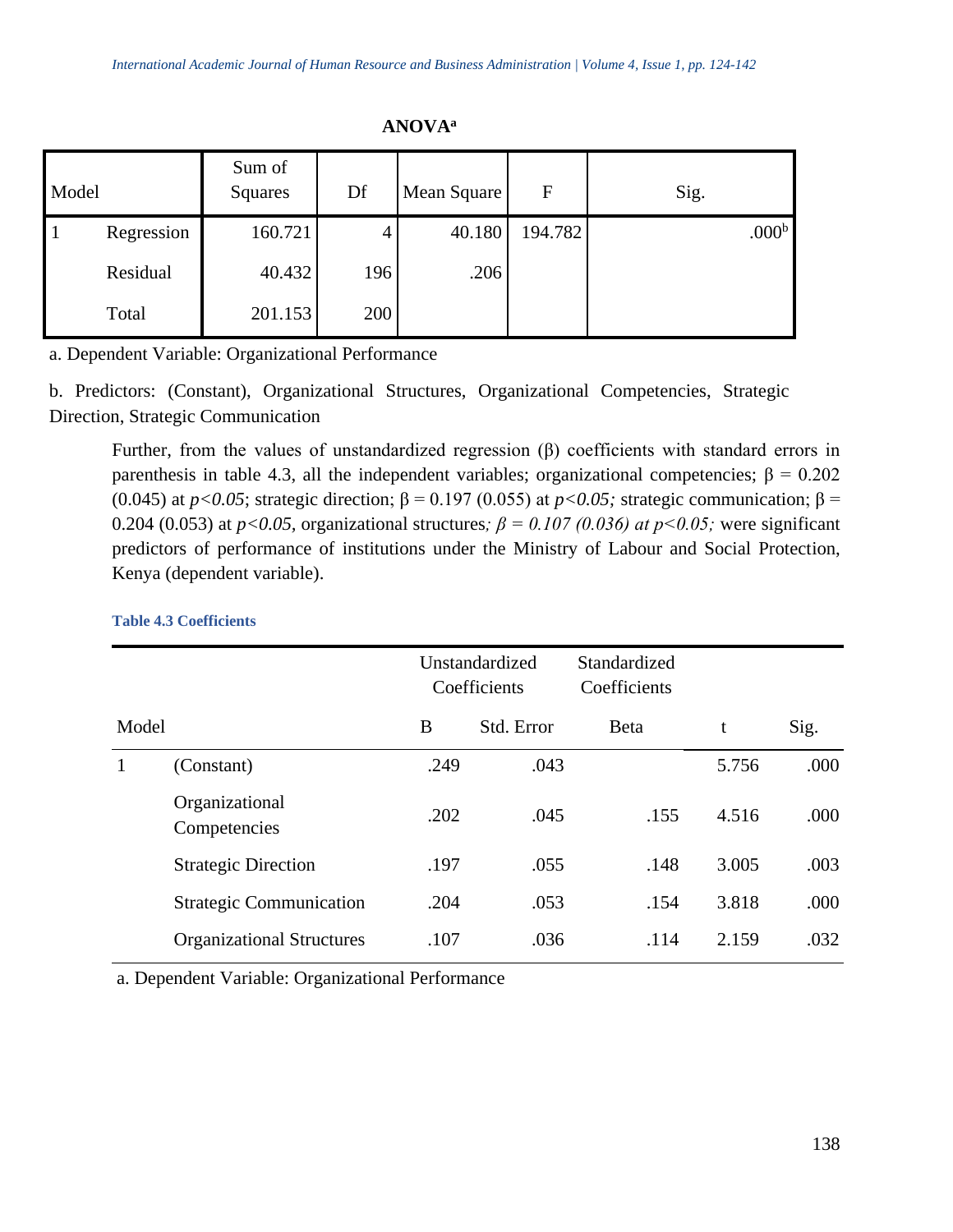Therefore, the final multiple regression equation for overall significant multiple influence of the study's independent variables (organizational competencies, strategic direction, strategic communication, organizational structure) on performance of institutions under the Ministry of Labour and Social Protection, Kenya (dependent variable) is;

*y = 0.249 +0.202X1+0.197X2+ 0.204X<sup>3</sup> + 0.107X<sup>4</sup>* Where; y= performance of institutions under the Ministry of Labour and Social Protection, Kenya  $X<sub>1</sub>$  = organizational competencies *X2*= strategic direction *X3*= strategic communication,

*X4*= organizational structures

### **Discussion of study findings**

The initial goal of the research was to look at how the Kenyan Ministry of Labour and Social Protection's institutions performed in terms of their organizational abilities. To summarize, the grand mean for organizational skills is 3.60 rounded to 4 on the likert scale of measurement employed in this survey, which indicates that most respondents believed that organizational competences impact institutional performance, to a substantial degree, by a large margin.

Multivariate analysis revealed an association between the Ministry of Labour and Social Protection's  $(\beta = 0.202 \ (0.045)$  at p<0.05) institutions' performance and organizational capabilities. The Ministry of Labour and Social Protection's performance improves by 0.202 units for every one unit improvement in organizational competence. As a consequence, the findings suggest that the Ministry of Labour and Social Protection's senior management team should seek out and promote the development of practical competences among its line managers, supervisors, and workers. This is because relevant competencies significantly contribute organization's success as they enhance employee skills, reduce job stress, and contribute to their personal growth and development.

Plantilla (2017) found that employers were happy and satisfied with graduates' performance in the workplace in the areas of comprehension and job knowledge, understanding of general and specialized skills, and the personal qualities they demonstrated in the workplace. Both descriptive and multiple regression results are supported by these findings. Graduates' performance varied significantly depending on their roles, qualifications, and prior work experience.

As a consequence, Seemiller (2018) concluded that adopting a core set of leadership qualities equally throughout a whole organization is beneficial to everyone because of having a global language with ease of comprehension. According to a 2016 research on the effect of leadership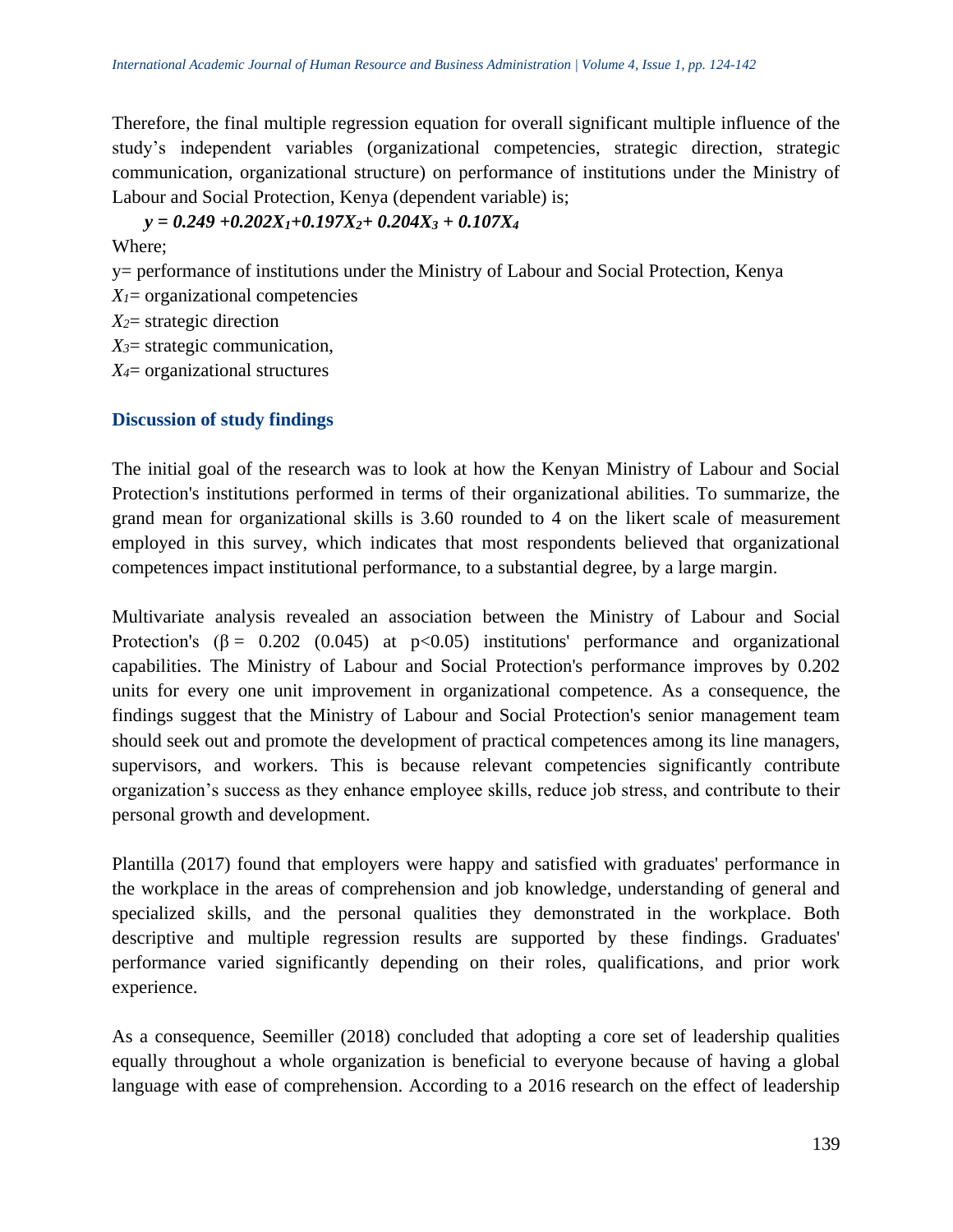qualities on the performance of Kenyan state companies, all of the results of the study suggested a positive and substantial association between the financial performance of Kenyan state firms and leadership competencies.

### **CONCLUSIONS**

The research found that the Ministry of Labor's institutions might greatly benefit from stronger organizational talent identification, development, and usage.

### **RECOMMENDATIONS**

The Ministry of Labour and Social Protection's institutions in Kenya should begin by looking for employees and managers who have the capacity to lead their organizations to new heights.

#### **REFERENCES**

- Ahmed, A., & Othman, L. (2017). *Relationship between Organizational Resources and Organizational Perfomance: A Conceptualize Mediation Study.* European Online Journal of Natural and Social Sciences,6(1):10-27.
- Ahmed, A., Khuwaja, F., Brohi, N., & Othman, I. b. (2018). *Organizational Factors and Organizational Perfomance: A Resource-Based view and Social Exchange Theory Viewpoint.* International Journal of Academic Research in Business and Social Sciences,8(3),594-614.
- Alawneh, E., & Al-Zoubi, K. ((2020)). *The Effect of Strategic Direction in Enhancing the Role of Social Responsibility through Organizational Prowess in Jordan Services Ministries.* JournalNX- A Multidisciplinary Peer Reviewed Journal, 6(12): 296- 302. .
- Ali, M. (2017). *Effect of firm size on the relationship between strategic planning dimensions and performance of manufacturing firms in Kenya.* PhD Dissertation, Jomo Kenyatta University Ofagriculture and Technology, Nairobi Kenya.
- Almulla, H., Alshehhi, A., & Mansoor, W. (2019). *Strategic planning impact on innovation and organizational performance in the UAE.* 3rd International Conference on Advances in Business and Law (ICABL-2019) held at Dubai. DOI:10.30585/icabl-cp.v3i1.406 .
- Bandile, L. (2019). *Strategic organizational culture and structure implementation in the South African police service.* African Journal of Emerging Issues,1(1):43-67.
- Barney, J. (2001). *Firm resources and sustained competitive advantage.* Journal of management,17(1),99-120.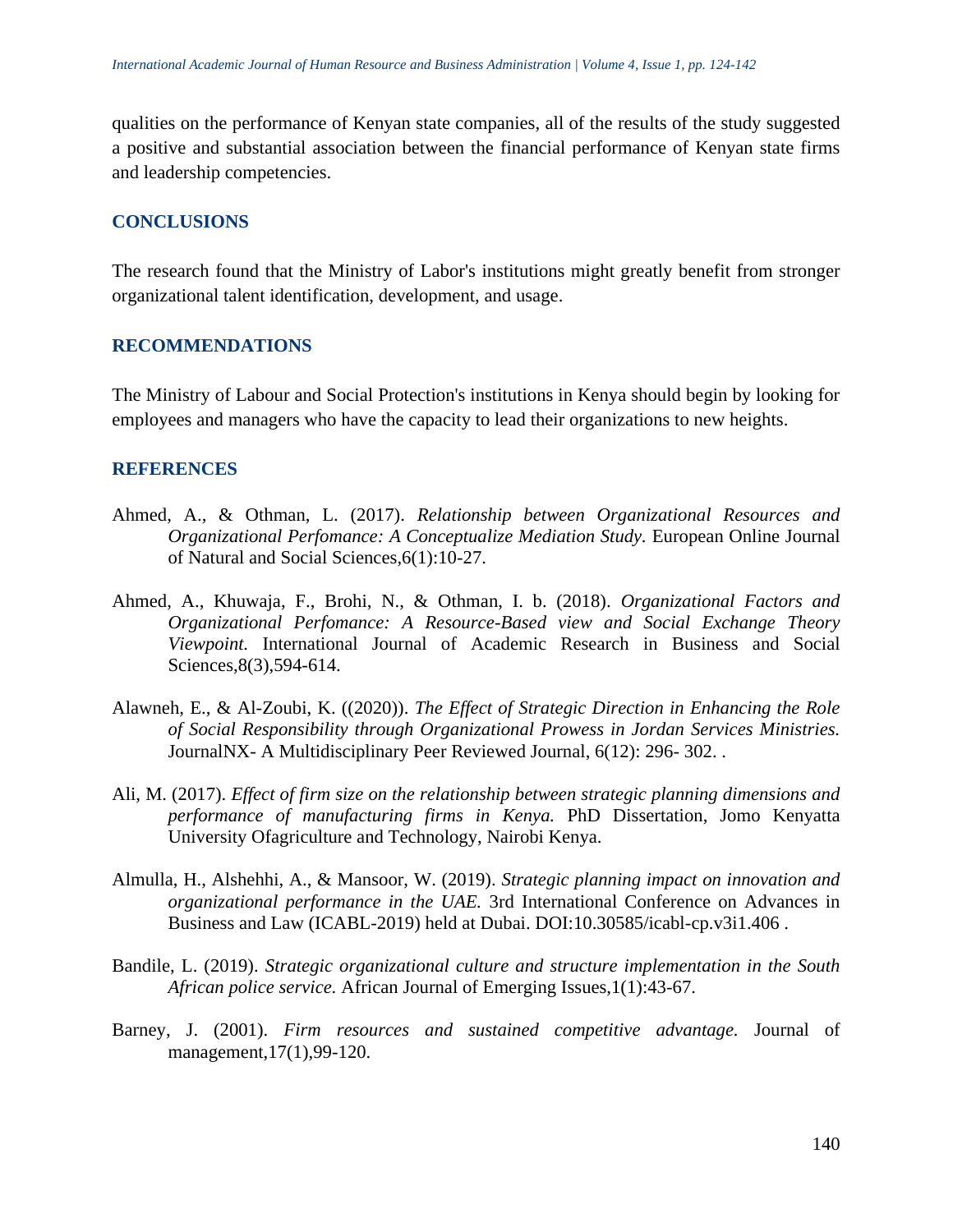- Cândido, C. J., & Santos, S. P. (2019). *Implementation obstacles and strategy implementation failure.* Baltic Journal of Management, 14(1): 39-57. .
- Ekom, A., & Waribugo, S. (2016). *The Impact of Structure on Strategy Implementation among Telecommunication Firms in Nigeria.* European Journal of Business and Management, 8(14).
- Etim, B., A., U., & A., A. (2018). *The impact of strategic management on corporate perfomance of selected small business enterprises in Cross River State.* International Journal of Current Research, 4(20):1-8.
- Gelan, E. (2020). *The Impact of Balanced Scorecard (BSC) on Performance ofPublic Organization: The Case of Dire DawaCityGovernment Communication Affairs Bureau.* Public Policy and Administration Research, 10(4): 27- 59.
- Gitau, P., Abayo, R., & Kibuine, M. (2020). *Influence of Organizational Organizational Competencies and Strategy Communication on Organizational Performance of Selected Supermarkets in Nairobi County.* International Journal of Research and Innovation in Social Science (IJRISS), 4(8): 331-340.
- Günther, K. (2016). *Key Factors for Successful Implementation ofa Sustainability Strategy.* Journal of Applied Leadership and Management, ISSN 2194-9522,Hochschule Kempten - University of Applied Sciences, Professional School of Business &Technology, Kempten, Vol. 4.
- Hyu, G., Kim, K., & Park, S. (2020). *The Effects of Organizational Structure on Innovativeness, Pro-activeness, and Risk-taking in the Korean Public Sector.* Research Paper, Sungkyunkwan University, Seoul, South Korea.
- Jayawarna, S., & Dissanayake, R. (2019). *Strategic Direction and Organization Performance: A Review on Conceptual and Practice Perspectives.*
- Kagumu, J., Odhiambo, R., & Waiganjo, E. (2017). *Influence of organizational structure on strategy implementation by county governments in Kenya.* International Journal of Current Research, 1(1):1-30.
- Kartiningsih, D., & Daryanto, W. (2020). *The effect of firm characteristics to profitability of food and beverages companies listed in Indonesia Stock Exchange.* International Journal of Business, Economics and Law, 22(1): 69-77.
- Kungu, S., Kahuthia, J., & Kinyua, G. (2020). *Analysis of the Effect of Strategic Direction on Performance of Motor Vehicle Assembly Firms in Nairobi City County, Kenya.* International Journal of Managerial Studies and Research (IJMSR), 8(8): 82-94.
- Lemarleni, J., Ochieng, I., Gakobo, T., & Mwaura, P. (2017). *Effects of Organizational Competencies on strategy implementation at Kenya Police Service in Nairobi COunty.*